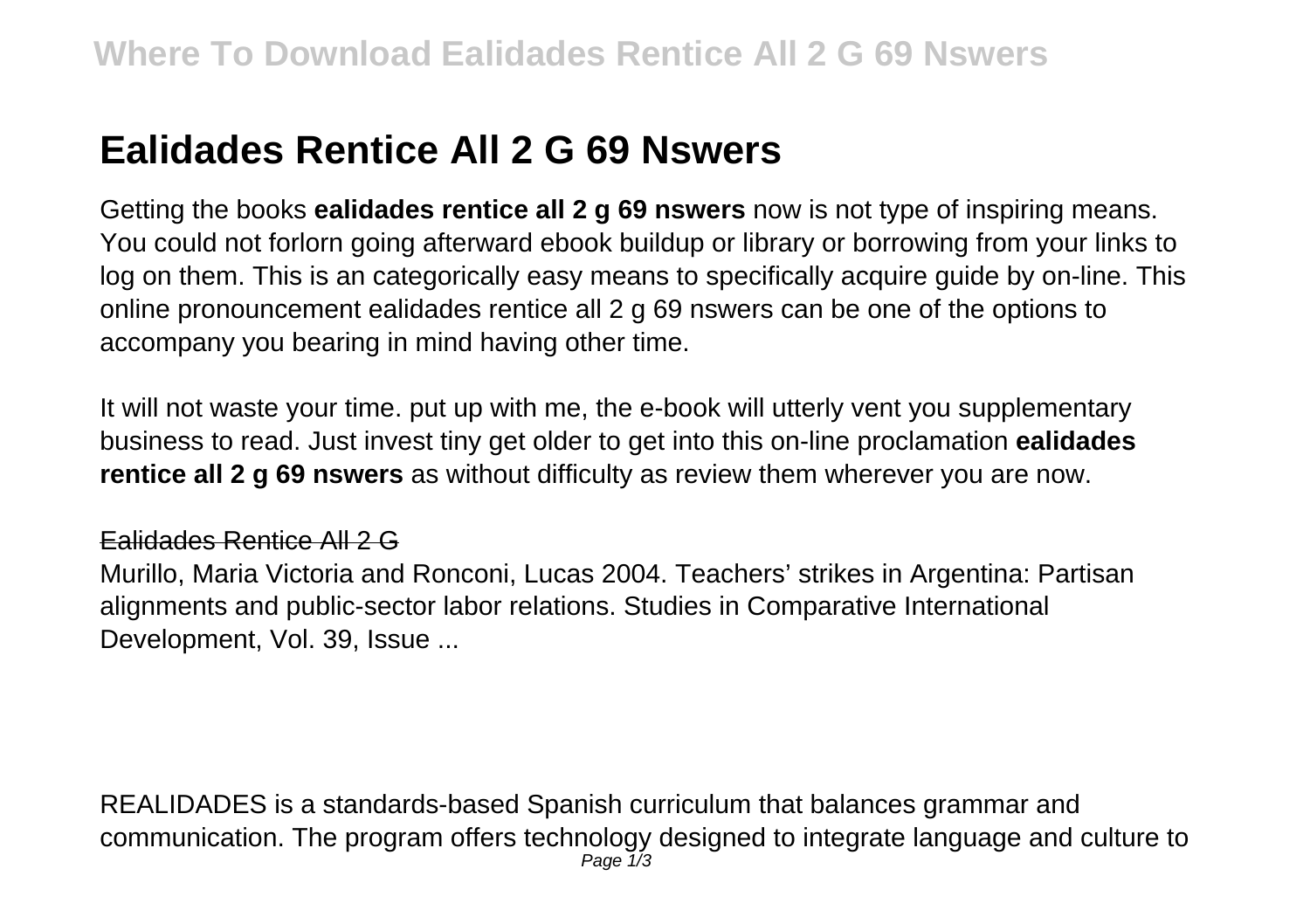teach and motivate all students.

To purchase or download a workbook, click on the 'Purchase or Download' button to the left. To purchase a workbook, enter the desired quantity and click 'Add to Cart'. To download a free workbook, right click the 'FREE Download PDF' link and save to your computer. This will result in a faster download, as opposed to left clicking and opening the link.

REALIDADES is a standards-based Spanish curriculum that balances grammar and communication. The program offers technology designed to integrate language and culture to teach and motivate all students.

Handy study guides summarize key grammar points for first and second year Spanish or third and fourth year Spanish. Each two-page guide in packs of 35. A great fundraiser!

REALIDADES is a standards-based Spanish curriculum that balances grammar and communication. The program offers technology designed to integrate language and culture to teach and motivate all students.

Teaches English-speaking students basic Spanish, using cartoon-style illustrations and explanations in English.